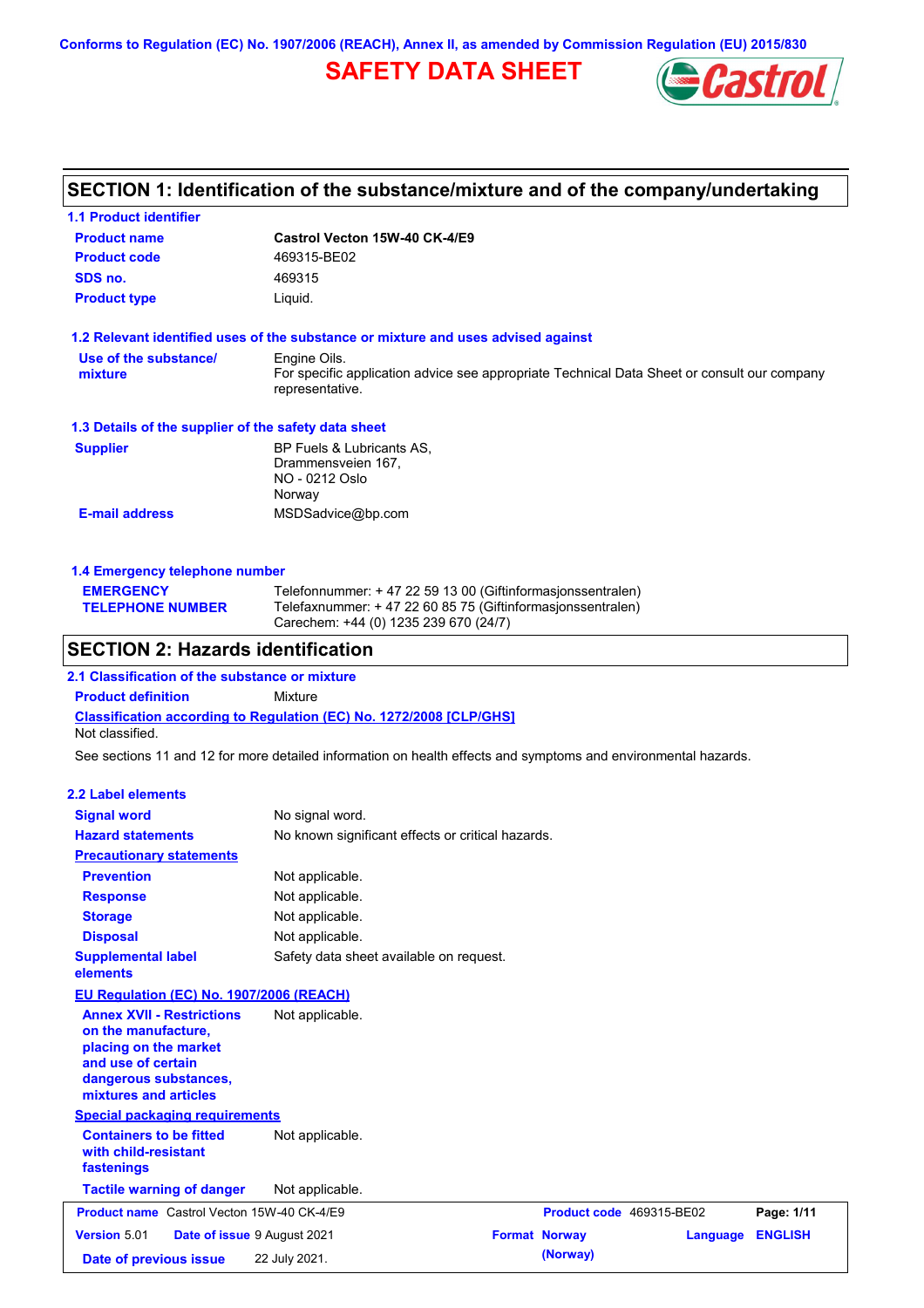# **SECTION 2: Hazards identification**

| 2.3 Other hazards                                                                                                        |                                                                                                                                                                                                                          |
|--------------------------------------------------------------------------------------------------------------------------|--------------------------------------------------------------------------------------------------------------------------------------------------------------------------------------------------------------------------|
| <b>Results of PBT and vPvB</b><br>assessment                                                                             | Product does not meet the criteria for PBT or vPvB according to Regulation (EC) No. 1907/2006,<br>Annex XIII.                                                                                                            |
| <b>Product meets the criteria</b><br>for PBT or vPvB according<br>to Regulation (EC) No.<br><b>1907/2006, Annex XIII</b> | This mixture does not contain any substances that are assessed to be a PBT or a vPvB.                                                                                                                                    |
| Other hazards which do<br>not result in classification                                                                   | Defatting to the skin.<br>USED ENGINE OILS<br>Used engine oil may contain hazardous components which have the potential to cause skin<br>cancer.<br>See Toxicological Information, section 11 of this Safety Data Sheet. |

Experimental data on one or more of the components has been used to determine all or part of the hazard classification of this product.

# **SECTION 3: Composition/information on ingredients**

### **3.2 Mixtures**

Mixture **Product definition**

 $H$ ighly refined base oil (IP 346 DMSO extract < 3%). Proprietary performance additives.

| <b>Product/ingredient</b><br>name                                                                    | <b>Identifiers</b>                                                                             | $\frac{9}{6}$ | <b>Regulation (EC) No.</b><br>1272/2008 [CLP]                      | <b>Type</b> |
|------------------------------------------------------------------------------------------------------|------------------------------------------------------------------------------------------------|---------------|--------------------------------------------------------------------|-------------|
| Distillates (petroleum), hydrotreated<br>heavy paraffinic                                            | REACH #: 01-2119484627-25 ≥75 - ≤90<br>EC: 265-157-1<br>CAS: 64742-54-7<br>Index: 649-467-00-8 |               | Not classified.                                                    | [6]         |
| Distillates (petroleum), solvent-<br>dewaxed heavy paraffinic                                        | REACH #: 01-2119471299-27 ≤5<br>EC: 265-169-7<br>CAS: 64742-65-0<br>Index: 649-474-00-6        |               | Not classified.                                                    | [6]         |
| Distillates (petroleum), hydrotreated<br>heavy paraffinic                                            | REACH #: 01-2119484627-25 ≤5<br>EC: 265-157-1<br>CAS: 64742-54-7<br>Index: 649-467-00-8        |               | Asp. Tox. 1, H304                                                  | $[1]$       |
| Distillates (petroleum), solvent-<br>dewaxed heavy paraffinic                                        | REACH #: 01-2119471299-27 ≤3<br>EC: 265-169-7<br>CAS: 64742-65-0<br>Index: 649-474-00-6        |               | Asp. Tox. 1, H304                                                  | $[1]$       |
| reaction mass of isomers of:<br>C7-9-alkyl 3-(3,5-di-tert-butyl-<br>4-hydroxyphenyl) propionate      | REACH #: 01-0000015551-76 ≤3<br>EC: 406-040-9<br>CAS: 125643-61-0<br>Index: 607-530-00-7       |               | Aquatic Chronic 4, H413                                            | $[1]$       |
| Distillates (petroleum), solvent-<br>dewaxed light paraffinic                                        | REACH #: 01-2119480132-48 ≤3<br>EC: 265-159-2<br>CAS: 64742-56-9<br>Index: 649-469-00-9        |               | Asp. Tox. 1, H304                                                  | $[1]$       |
| Paraffin oils (petroleum), catalytic<br>dewaxed heavy                                                | REACH #: 01-2119487080-42 ≤3<br>EC: 265-174-4<br>CAS: 64742-70-7<br>Index: 649-477-00-2        |               | Asp. Tox. 1, H304                                                  | $[1]$       |
| zinc bis[O-(6-methylheptyl)] bis[O-(sec-REACH #: 01-2119543726-33 ≤3<br>butyl)] bis(dithiophosphate) | EC: 298-577-9<br>CAS: 93819-94-4                                                               |               | Skin Irrit. 2, H315<br>Eye Dam. 1, H318<br>Aquatic Chronic 2, H411 | $[1]$       |

**See Section 16 for the full text of the H statements declared above.**

[1] Substance classified with a health or environmental hazard

[2] Substance with a workplace exposure limit

[3] Substance meets the criteria for PBT according to Regulation (EC) No. 1907/2006, Annex XIII

[4] Substance meets the criteria for vPvB according to Regulation (EC) No. 1907/2006, Annex XIII

[5] Substance of equivalent concern

[6] Additional disclosure due to company policy

|                        | <b>Product name</b> Castrol Vecton 15W-40 CK-4/E9 | <b>Product code</b> 469315-BE02 |                         | Page: 2/11 |
|------------------------|---------------------------------------------------|---------------------------------|-------------------------|------------|
| <b>Version 5.01</b>    | <b>Date of issue 9 August 2021</b>                | <b>Format Norway</b>            | <b>Language ENGLISH</b> |            |
| Date of previous issue | 22 July 2021.                                     | (Norway)                        |                         |            |

**Type**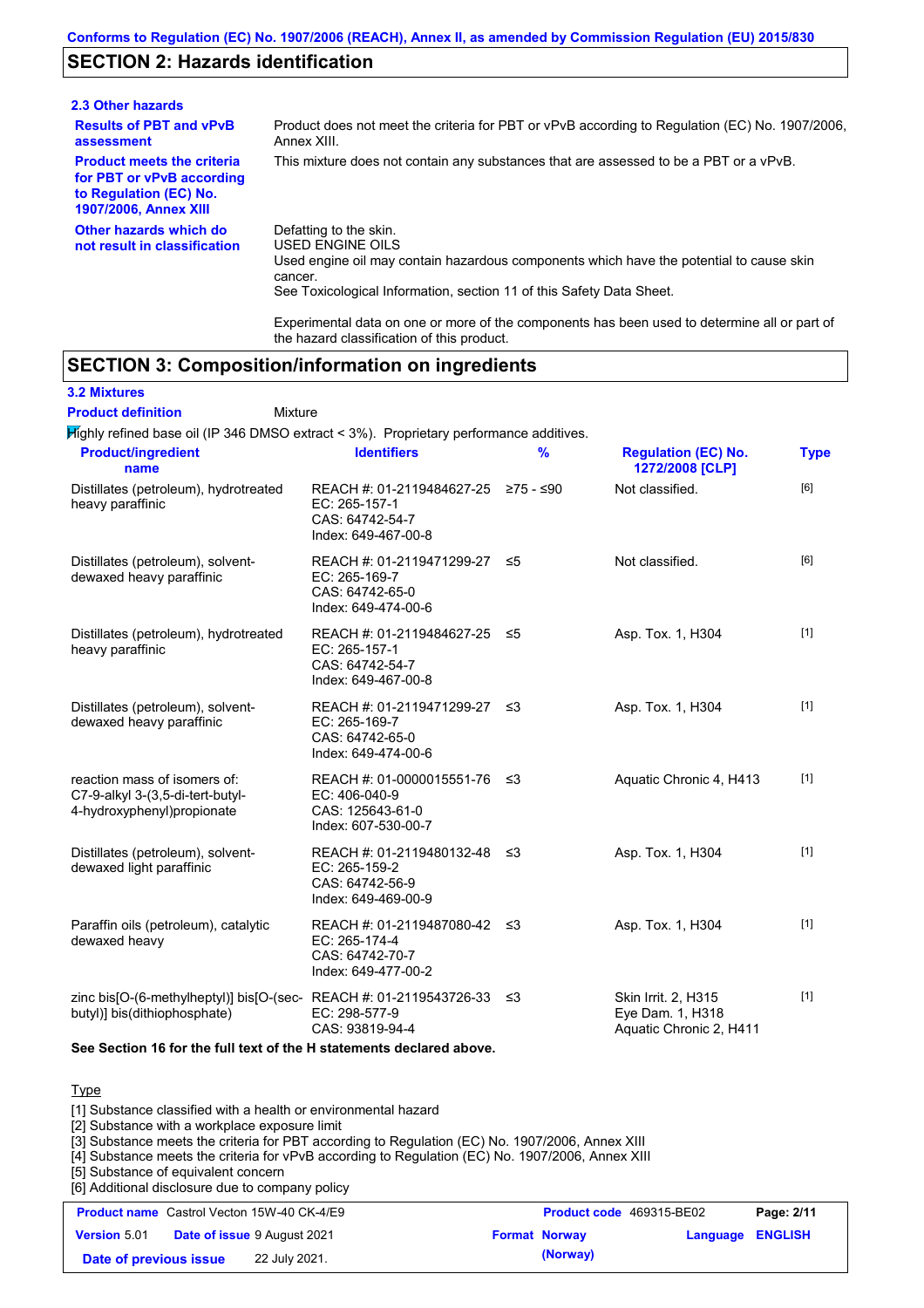## **SECTION 3: Composition/information on ingredients**

Occupational exposure limits, if available, are listed in Section 8.

### **SECTION 4: First aid measures**

| <b>4.1 Description of first aid measures</b> |                                                                                                                                                                                                                                         |
|----------------------------------------------|-----------------------------------------------------------------------------------------------------------------------------------------------------------------------------------------------------------------------------------------|
| Eye contact                                  | In case of contact, immediately flush eyes with plenty of water for at least 15 minutes. Eyelids<br>should be held away from the eyeball to ensure thorough rinsing. Check for and remove any<br>contact lenses. Get medical attention. |
| <b>Skin contact</b>                          | Wash skin thoroughly with soap and water or use recognised skin cleanser. Remove<br>contaminated clothing and shoes. Wash clothing before reuse. Clean shoes thoroughly before<br>reuse. Get medical attention if irritation develops.  |
| <b>Inhalation</b>                            | If inhaled, remove to fresh air. Get medical attention if symptoms occur.                                                                                                                                                               |
| <b>Ingestion</b>                             | Do not induce vomiting unless directed to do so by medical personnel. Get medical attention if<br>symptoms occur.                                                                                                                       |
| <b>Protection of first-aiders</b>            | No action shall be taken involving any personal risk or without suitable training. It may be<br>dangerous to the person providing aid to give mouth-to-mouth resuscitation.                                                             |

### **4.2 Most important symptoms and effects, both acute and delayed**

See Section 11 for more detailed information on health effects and symptoms.

| <b>Potential acute health effects</b> |                                                                                                                   |
|---------------------------------------|-------------------------------------------------------------------------------------------------------------------|
| <b>Inhalation</b>                     | Vapour inhalation under ambient conditions is not normally a problem due to low vapour<br>pressure.               |
| <b>Ingestion</b>                      | No known significant effects or critical hazards.                                                                 |
| <b>Skin contact</b>                   | Defatting to the skin. May cause skin dryness and irritation.                                                     |
| Eye contact                           | Not classified as an eye irritant. Based on data available for this or related materials.                         |
|                                       | Delayed and immediate effects as well as chronic effects from short and long-term exposure                        |
| <b>Inhalation</b>                     | Overexposure to the inhalation of airborne droplets or aerosols may cause irritation of the<br>respiratory tract. |
| <b>Ingestion</b>                      | Ingestion of large quantities may cause nausea and diarrhoea.                                                     |
| <b>Skin contact</b>                   | Prolonged or repeated contact can defat the skin and lead to irritation and/or dermatitis.                        |
| <b>Eye contact</b>                    | Potential risk of transient stinging or redness if accidental eye contact occurs.                                 |

#### **4.3 Indication of any immediate medical attention and special treatment needed**

**Notes to physician** Treatment should in general be symptomatic and directed to relieving any effects. No action shall be taken involving any personal risk or without suitable training. Promptly isolate the scene by removing all persons from the vicinity of the incident if there is a fire. **Hazardous combustion products Hazards from the substance or mixture** Combustion products may include the following: carbon oxides (CO, CO2) (carbon monoxide, carbon dioxide) In a fire or if heated, a pressure increase will occur and the container may burst. Fire-fighters should wear appropriate protective equipment and self-contained breathing apparatus (SCBA) with a full face-piece operated in positive pressure mode. Clothing for fire-**Special protective equipment for fire-fighters** In case of fire, use foam, dry chemical or carbon dioxide extinguisher or spray. **5.1 Extinguishing media** Do not use water jet. The use of a water jet may cause the fire to spread by splashing the burning product. **Suitable extinguishing media Unsuitable extinguishing media SECTION 5: Firefighting measures 5.2 Special hazards arising from the substance or mixture 5.3 Advice for firefighters Special precautions for fire-fighters**

| <b>Product name</b> Castrol Vecton 15W-40 CK-4/E9 |                                    | <b>Product code</b> 469315-BE02 |                  | Page: 3/11 |
|---------------------------------------------------|------------------------------------|---------------------------------|------------------|------------|
| <b>Version 5.01</b>                               | <b>Date of issue 9 August 2021</b> | <b>Format Norway</b>            | Language ENGLISH |            |
| Date of previous issue                            | 22 July 2021.                      | (Norway)                        |                  |            |

469 will provide a basic level of protection for chemical incidents.

fighters (including helmets, protective boots and gloves) conforming to European standard EN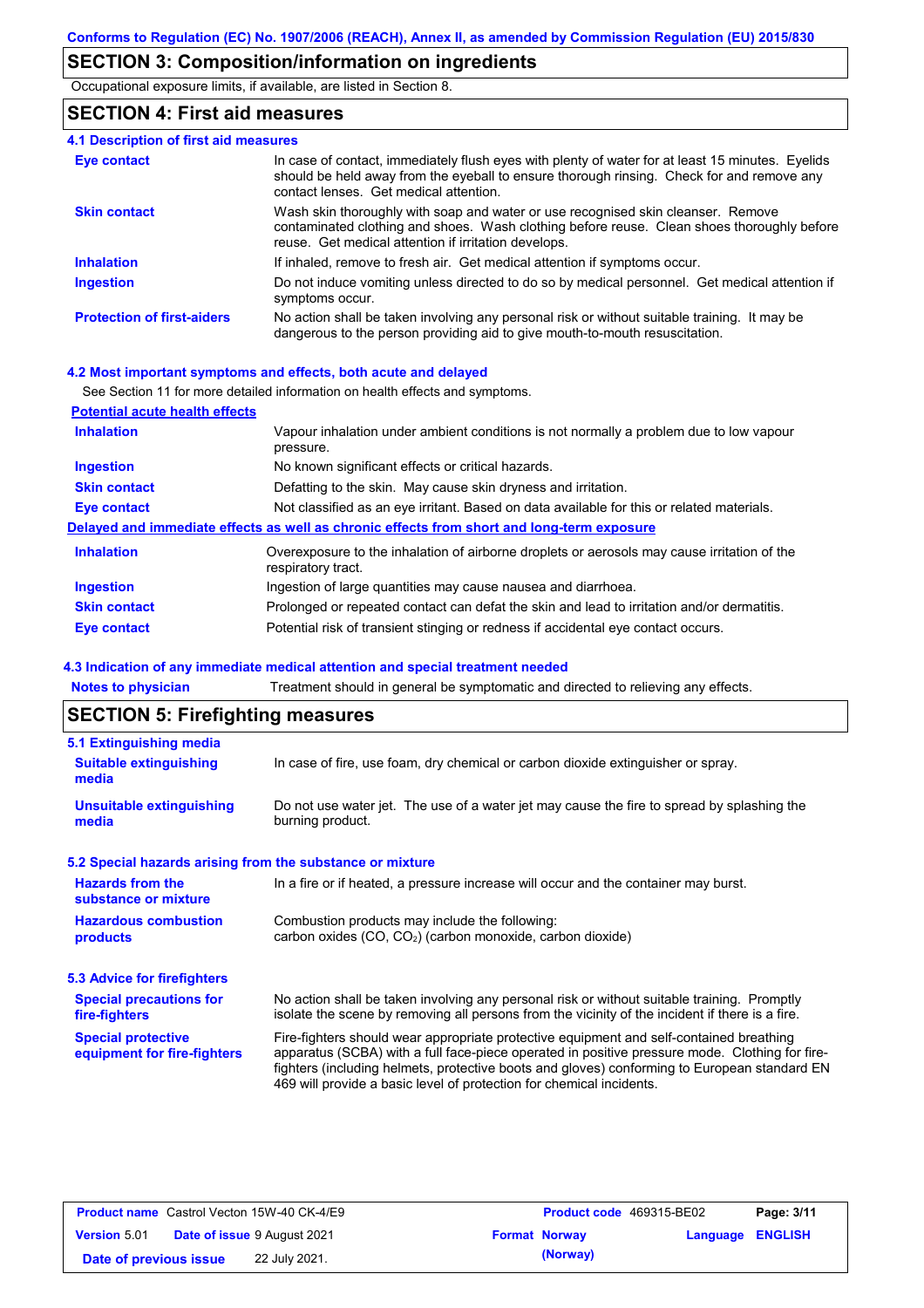# **SECTION 6: Accidental release measures**

|                                                          | 6.1 Personal precautions, protective equipment and emergency procedures                                                                                                                                                                                                                                                                                                                        |
|----------------------------------------------------------|------------------------------------------------------------------------------------------------------------------------------------------------------------------------------------------------------------------------------------------------------------------------------------------------------------------------------------------------------------------------------------------------|
| For non-emergency<br>personnel                           | No action shall be taken involving any personal risk or without suitable training. Evacuate<br>surrounding areas. Keep unnecessary and unprotected personnel from entering. Do not touch<br>or walk through spilt material. Floors may be slippery; use care to avoid falling. Put on<br>appropriate personal protective equipment.                                                            |
| For emergency responders                                 | Entry into a confined space or poorly ventilated area contaminated with vapour, mist or fume is<br>extremely hazardous without the correct respiratory protective equipment and a safe system of<br>work. Wear self-contained breathing apparatus. Wear a suitable chemical protective suit.<br>Chemical resistant boots. See also the information in "For non-emergency personnel".           |
| <b>6.2 Environmental</b><br>precautions                  | Avoid dispersal of spilt material and runoff and contact with soil, waterways, drains and sewers.<br>Inform the relevant authorities if the product has caused environmental pollution (sewers,<br>waterways, soil or air).                                                                                                                                                                    |
| 6.3 Methods and material for containment and cleaning up |                                                                                                                                                                                                                                                                                                                                                                                                |
| <b>Small spill</b>                                       | Stop leak if without risk. Move containers from spill area. Absorb with an inert material and<br>place in an appropriate waste disposal container. Dispose of via a licensed waste disposal<br>contractor.                                                                                                                                                                                     |
| <b>Large spill</b>                                       | Stop leak if without risk. Move containers from spill area. Prevent entry into sewers, water<br>courses, basements or confined areas. Contain and collect spillage with non-combustible,<br>absorbent material e.g. sand, earth, vermiculite or diatomaceous earth and place in container<br>for disposal according to local regulations. Dispose of via a licensed waste disposal contractor. |
| 6.4 Reference to other<br><b>sections</b>                | See Section 1 for emergency contact information.<br>See Section 5 for firefighting measures.<br>See Section 8 for information on appropriate personal protective equipment.<br>See Section 12 for environmental precautions.<br>See Section 13 for additional waste treatment information.                                                                                                     |

# **SECTION 7: Handling and storage**

# **7.1 Precautions for safe handling**

| <b>Protective measures</b>                                                           | Put on appropriate personal protective equipment.                                                                                                                                                                                                                                                                                                                                                                                                                                        |
|--------------------------------------------------------------------------------------|------------------------------------------------------------------------------------------------------------------------------------------------------------------------------------------------------------------------------------------------------------------------------------------------------------------------------------------------------------------------------------------------------------------------------------------------------------------------------------------|
| <b>Advice on general</b><br>occupational hygiene                                     | Eating, drinking and smoking should be prohibited in areas where this material is handled,<br>stored and processed. Wash thoroughly after handling. Remove contaminated clothing and<br>protective equipment before entering eating areas. See also Section 8 for additional<br>information on hygiene measures.                                                                                                                                                                         |
| <b>7.2 Conditions for safe</b><br>storage, including any<br><i>incompatibilities</i> | Store in accordance with local requiations. Store in a dry, cool and well-ventilated area, away<br>from incompatible materials (see Section 10). Keep away from heat and direct sunlight. Keep<br>container tightly closed and sealed until ready for use. Containers that have been opened must<br>be carefully resealed and kept upright to prevent leakage. Store and use only in equipment/<br>containers designed for use with this product. Do not store in unlabelled containers. |
| <b>Not suitable</b>                                                                  | Prolonged exposure to elevated temperature.                                                                                                                                                                                                                                                                                                                                                                                                                                              |
| 7.3 Specific end use(s)                                                              |                                                                                                                                                                                                                                                                                                                                                                                                                                                                                          |
| <b>Recommendations</b>                                                               | See section 1.2 and Exposure scenarios in annex, if applicable.                                                                                                                                                                                                                                                                                                                                                                                                                          |

# **SECTION 8: Exposure controls/personal protection**

| <b>Occupational exposure limits</b>                          | No exposure limit value known.                                                                                                                                                                     |  |  |  |  |
|--------------------------------------------------------------|----------------------------------------------------------------------------------------------------------------------------------------------------------------------------------------------------|--|--|--|--|
| <b>Product/ingredient name</b>                               | <b>Exposure limit values</b>                                                                                                                                                                       |  |  |  |  |
| Distillates (petroleum), hydrotreated heavy paraffinic       | FOR-2011-12-06-1358 (Norway).<br>TWA: 1 mg/m <sup>3</sup> 8 hours. Issued/Revised: 2/1996 Form: mineral oil<br>particles<br>TWA: 50 mg/m <sup>3</sup> 8 hours. Issued/Revised: 2/1996 Form: Vapour |  |  |  |  |
| Distillates (petroleum), solvent-dewaxed heavy<br>paraffinic | FOR-2011-12-06-1358 (Norway).<br>TWA: 1 mg/m <sup>3</sup> 8 hours. Issued/Revised: 2/1996 Form: mineral oil<br>particles                                                                           |  |  |  |  |
| Distillates (petroleum), hydrotreated heavy paraffinic       | TWA: 50 mg/m <sup>3</sup> 8 hours. Issued/Revised: 2/1996 Form: Vapour<br>FOR-2011-12-06-1358 (Norway).<br>TWA: 1 mg/m <sup>3</sup> 8 hours. Issued/Revised: 2/1996 Form: mineral oil<br>particles |  |  |  |  |
| <b>Product name</b> Castrol Vecton 15W-40 CK-4/E9            | Product code 469315-BE02<br>Page: 4/11                                                                                                                                                             |  |  |  |  |
| <b>Version 5.01</b><br><b>Date of issue 9 August 2021</b>    | <b>ENGLISH</b><br><b>Format Norway</b><br>Language                                                                                                                                                 |  |  |  |  |
| 22 July 2021.<br>Date of previous issue                      | (Norway)                                                                                                                                                                                           |  |  |  |  |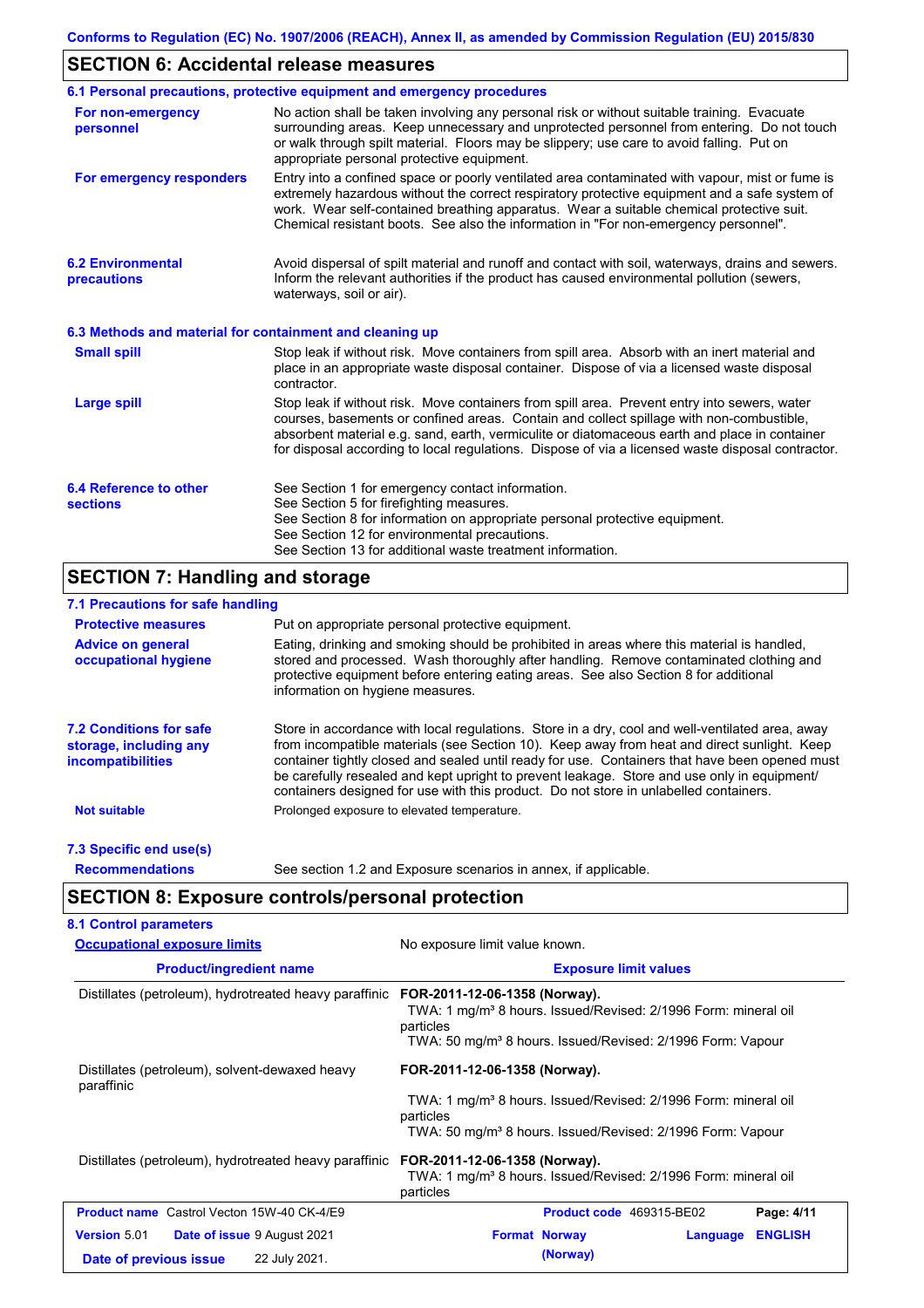### **SECTION 8: Exposure controls/personal protection**

|                                                                                                                                                                                                                                                                                                                                                                                                                                        |  | TWA: 50 mg/m <sup>3</sup> 8 hours. Issued/Revised: 2/1996 Form: Vapour                                                                                                                                                                               |  |
|----------------------------------------------------------------------------------------------------------------------------------------------------------------------------------------------------------------------------------------------------------------------------------------------------------------------------------------------------------------------------------------------------------------------------------------|--|------------------------------------------------------------------------------------------------------------------------------------------------------------------------------------------------------------------------------------------------------|--|
| Distillates (petroleum), solvent-dewaxed heavy<br>paraffinic                                                                                                                                                                                                                                                                                                                                                                           |  | FOR-2011-12-06-1358 (Norway).                                                                                                                                                                                                                        |  |
|                                                                                                                                                                                                                                                                                                                                                                                                                                        |  | TWA: 1 mg/m <sup>3</sup> 8 hours. Issued/Revised: 2/1996 Form: mineral oil<br>particles                                                                                                                                                              |  |
|                                                                                                                                                                                                                                                                                                                                                                                                                                        |  | TWA: 50 mg/m <sup>3</sup> 8 hours. Issued/Revised: 2/1996 Form: Vapour                                                                                                                                                                               |  |
| Distillates (petroleum), solvent-dewaxed light<br>paraffinic                                                                                                                                                                                                                                                                                                                                                                           |  | FOR-2011-12-06-1358 (Norway).                                                                                                                                                                                                                        |  |
|                                                                                                                                                                                                                                                                                                                                                                                                                                        |  | TWA: 1 mg/m <sup>3</sup> 8 hours. Issued/Revised: 2/1996 Form: mineral oil<br>particles                                                                                                                                                              |  |
|                                                                                                                                                                                                                                                                                                                                                                                                                                        |  | TWA: 50 mg/m <sup>3</sup> 8 hours. Issued/Revised: 2/1996 Form: Vapour                                                                                                                                                                               |  |
| Paraffin oils (petroleum), catalytic dewaxed heavy                                                                                                                                                                                                                                                                                                                                                                                     |  | FOR-2011-12-06-1358 (Norway).                                                                                                                                                                                                                        |  |
|                                                                                                                                                                                                                                                                                                                                                                                                                                        |  | TWA: 1 mg/m <sup>3</sup> 8 hours. Issued/Revised: 2/1996 Form: mineral oil<br>particles                                                                                                                                                              |  |
|                                                                                                                                                                                                                                                                                                                                                                                                                                        |  | TWA: 50 mg/m <sup>3</sup> 8 hours. Issued/Revised: 2/1996 Form: Vapour                                                                                                                                                                               |  |
| guidance only.                                                                                                                                                                                                                                                                                                                                                                                                                         |  | Whilst specific OELs for certain components may be shown in this section, other components may be present in any mist,<br>vapour or dust produced. Therefore, the specific OELs may not be applicable to the product as a whole and are provided for |  |
| If this product contains ingredients with exposure limits, personal, workplace atmosphere or<br><b>Recommended monitoring</b><br>biological monitoring may be required to determine the effectiveness of the ventilation or other<br>procedures<br>control measures and/or the necessity to use respiratory protective equipment. Reference<br>should be made to monitoring standards, such as the following: European Standard EN 689 |  |                                                                                                                                                                                                                                                      |  |

(Workplace atmospheres - Guidance for the assessment of exposure by inhalation to chemical agents for comparison with limit values and measurement strategy) European Standard EN 14042 (Workplace atmospheres - Guide for the application and use of procedures for the assessment of exposure to chemical and biological agents) European Standard EN 482 (Workplace atmospheres - General requirements for the performance of procedures for the measurement of chemical agents) Reference to national guidance documents for methods for the determination of hazardous substances will also be required.

#### **Derived No Effect Level**

No DNELs/DMELs available.

### **Predicted No Effect Concentration**

No PNECs available

#### In case of insufficient ventilation, wear suitable respiratory equipment. The correct choice of respiratory protection depends upon the chemicals being handled, the conditions of work and use, and the condition of the respiratory equipment. Safety procedures should be developed for each intended application. Respiratory protection equipment should therefore be chosen in consultation with the supplier/manufacturer and with a full assessment of the working conditions. **Eye/face protection** Safety glasses with side shields. **Respiratory protection Skin protection Appropriate engineering controls** Provide exhaust ventilation or other engineering controls to keep the relevant airborne concentrations below their respective occupational exposure limits. All activities involving chemicals should be assessed for their risks to health, to ensure exposures are adequately controlled. Personal protective equipment should only be considered after other forms of control measures (e.g. engineering controls) have been suitably evaluated. Personal protective equipment should conform to appropriate standards, be suitable for use, be kept in good condition and properly maintained. Your supplier of personal protective equipment should be consulted for advice on selection and appropriate standards. For further information contact your national organisation for standards. The final choice of protective equipment will depend upon a risk assessment. It is important to ensure that all items of personal protective equipment are compatible. Wash hands, forearms and face thoroughly after handling chemical products, before eating, smoking and using the lavatory and at the end of the working period. Ensure that eyewash stations and safety showers are close to the workstation location. **8.2 Exposure controls Hygiene measures Individual protection measures**

| <b>Product name</b> Castrol Vecton 15W-40 CK-4/E9 |                                    | <b>Product code</b> 469315-BE02 |                         | Page: 5/11 |
|---------------------------------------------------|------------------------------------|---------------------------------|-------------------------|------------|
| <b>Version</b> 5.01                               | <b>Date of issue 9 August 2021</b> | <b>Format Norway</b>            | <b>Language ENGLISH</b> |            |
| Date of previous issue                            | 22 July 2021.                      | (Norway)                        |                         |            |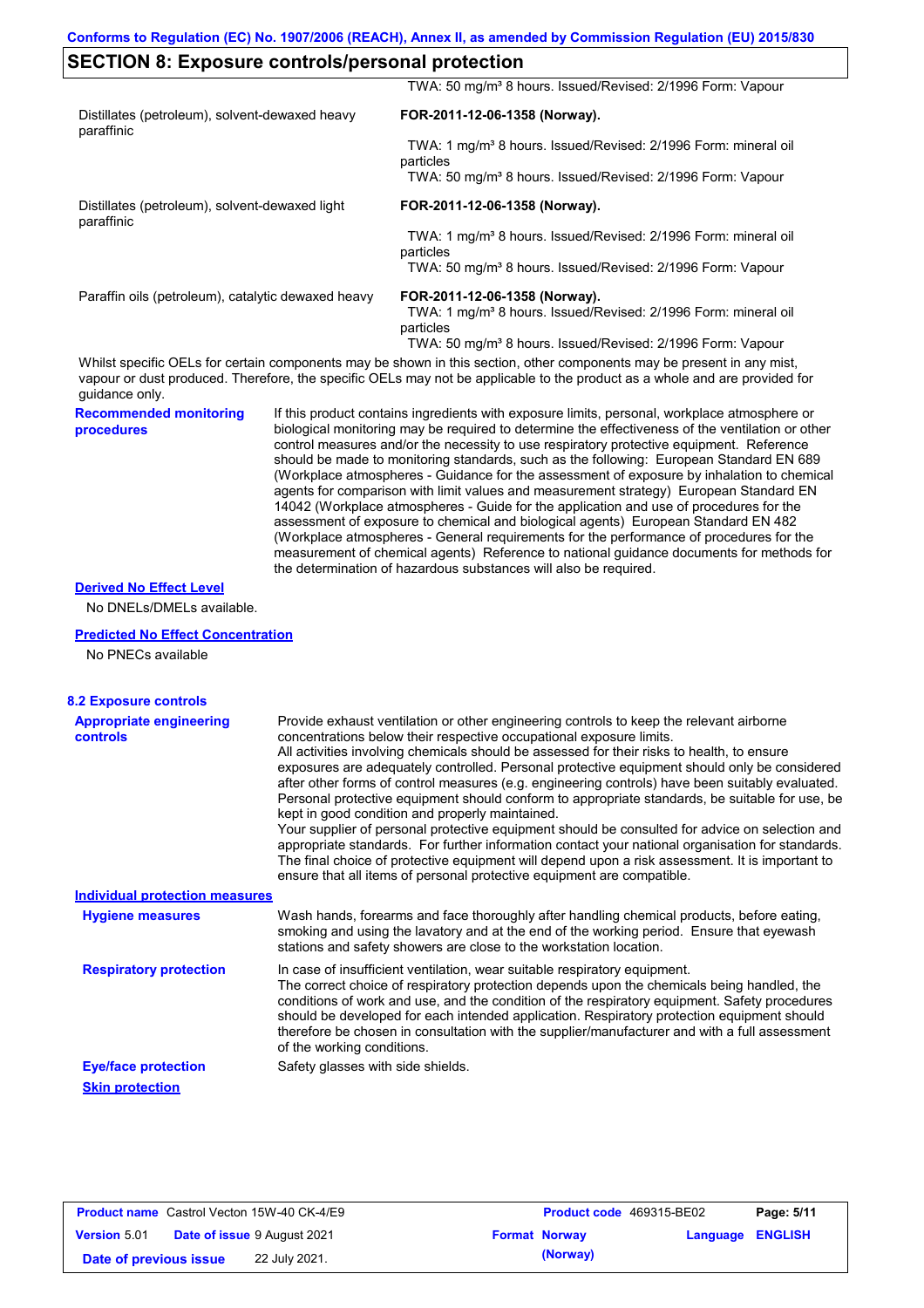### **SECTION 8: Exposure controls/personal protection**

#### **Hand protection General Information:**

Because specific work environments and material handling practices vary, safety procedures should be developed for each intended application. The correct choice of protective gloves depends upon the chemicals being handled, and the conditions of work and use. Most gloves provide protection for only a limited time before they must be discarded and replaced (even the best chemically resistant gloves will break down after repeated chemical exposures).

Gloves should be chosen in consultation with the supplier / manufacturer and taking account of a full assessment of the working conditions.

Recommended: Nitrile gloves. **Breakthrough time:**

Breakthrough time data are generated by glove manufacturers under laboratory test conditions and represent how long a glove can be expected to provide effective permeation resistance. It is important when following breakthrough time recommendations that actual workplace conditions are taken into account. Always consult with your glove supplier for up-to-date technical information on breakthrough times for the recommended glove type. Our recommendations on the selection of gloves are as follows:

Continuous contact:

Gloves with a minimum breakthrough time of 240 minutes, or >480 minutes if suitable gloves can be obtained.

If suitable gloves are not available to offer that level of protection, gloves with shorter breakthrough times may be acceptable as long as appropriate glove maintenance and replacement regimes are determined and adhered to.

Short-term / splash protection:

Recommended breakthrough times as above.

It is recognised that for short-term, transient exposures, gloves with shorter breakthrough times may commonly be used. Therefore, appropriate maintenance and replacement regimes must be determined and rigorously followed.

#### **Glove Thickness:**

For general applications, we recommend gloves with a thickness typically greater than 0.35 mm.

It should be emphasised that glove thickness is not necessarily a good predictor of glove resistance to a specific chemical, as the permeation efficiency of the glove will be dependent on the exact composition of the glove material. Therefore, glove selection should also be based on consideration of the task requirements and knowledge of breakthrough times. Glove thickness may also vary depending on the glove manufacturer, the glove type and the glove model. Therefore, the manufacturers' technical data should always be taken into account to ensure selection of the most appropriate glove for the task.

Note: Depending on the activity being conducted, gloves of varying thickness may be required for specific tasks. For example:

 • Thinner gloves (down to 0.1 mm or less) may be required where a high degree of manual dexterity is needed. However, these gloves are only likely to give short duration protection and would normally be just for single use applications, then disposed of.

 • Thicker gloves (up to 3 mm or more) may be required where there is a mechanical (as well as a chemical) risk i.e. where there is abrasion or puncture potential.

**Skin and body**

Use of protective clothing is good industrial practice.

Personal protective equipment for the body should be selected based on the task being performed and the risks involved and should be approved by a specialist before handling this product.

Cotton or polyester/cotton overalls will only provide protection against light superficial contamination that will not soak through to the skin. Overalls should be laundered on a regular basis. When the risk of skin exposure is high (e.g. when cleaning up spillages or if there is a risk of splashing) then chemical resistant aprons and/or impervious chemical suits and boots will be required.

|                        | <b>Product name</b> Castrol Vecton 15W-40 CK-4/E9 | <b>Product code</b> 469315-BE02 |                         | Page: 6/11 |
|------------------------|---------------------------------------------------|---------------------------------|-------------------------|------------|
| <b>Version 5.01</b>    | <b>Date of issue 9 August 2021</b>                | <b>Format Norway</b>            | <b>Language ENGLISH</b> |            |
| Date of previous issue | 22 July 2021.                                     | (Norway)                        |                         |            |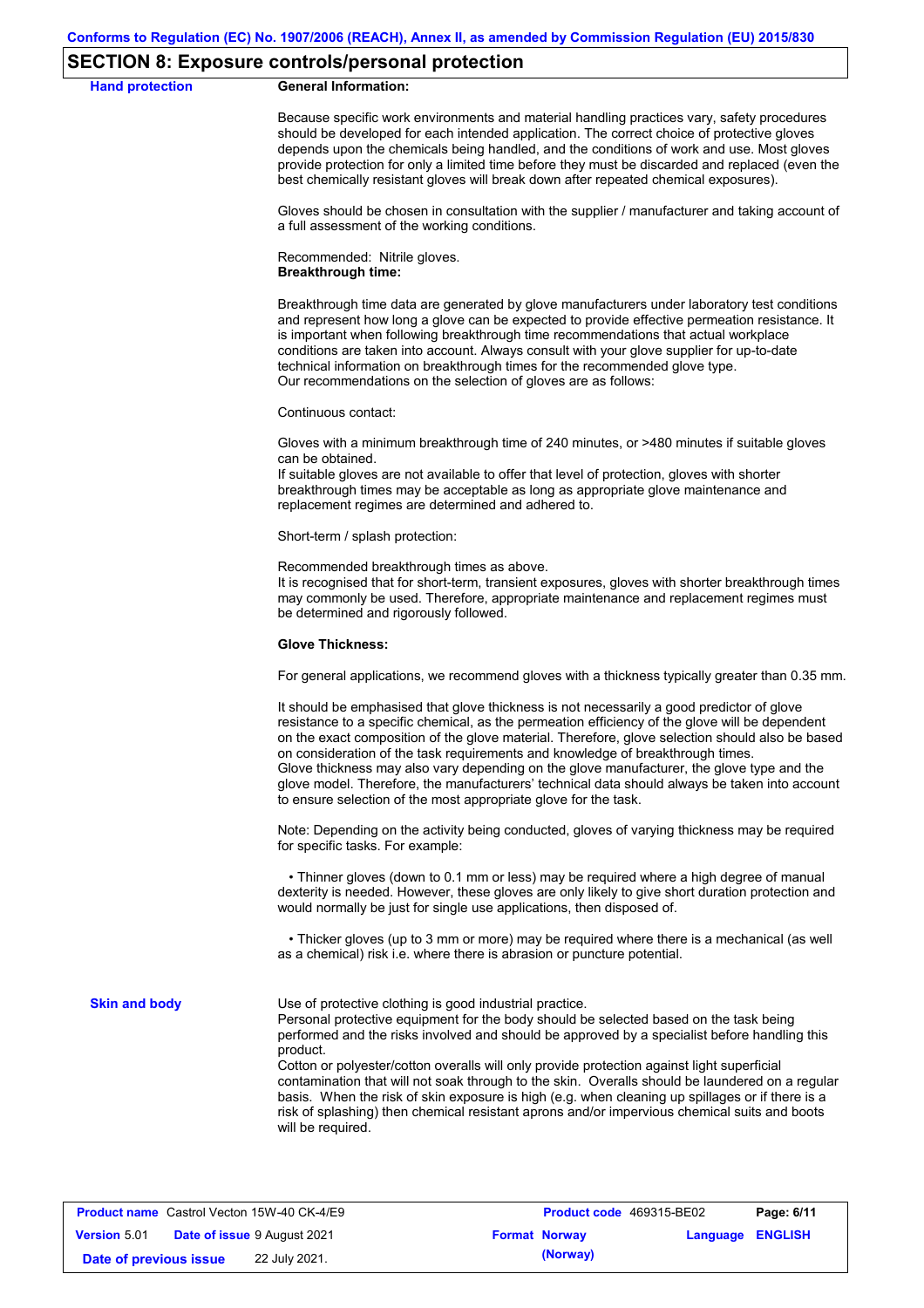# **SECTION 8: Exposure controls/personal protection**

| <b>Refer to standards:</b>                | Respiratory protection: EN 529                                                                                                                                                                                                                                                                                                |
|-------------------------------------------|-------------------------------------------------------------------------------------------------------------------------------------------------------------------------------------------------------------------------------------------------------------------------------------------------------------------------------|
|                                           | Gloves: EN 420, EN 374                                                                                                                                                                                                                                                                                                        |
|                                           | Eye protection: EN 166                                                                                                                                                                                                                                                                                                        |
|                                           | Filtering half-mask: EN 149                                                                                                                                                                                                                                                                                                   |
|                                           | Filtering half-mask with valve: EN 405                                                                                                                                                                                                                                                                                        |
|                                           | Half-mask: EN 140 plus filter                                                                                                                                                                                                                                                                                                 |
|                                           | Full-face mask: EN 136 plus filter                                                                                                                                                                                                                                                                                            |
|                                           | Particulate filters: EN 143                                                                                                                                                                                                                                                                                                   |
|                                           | Gas/combined filters: EN 14387                                                                                                                                                                                                                                                                                                |
| <b>Environmental exposure</b><br>controls | Emissions from ventilation or work process equipment should be checked to ensure they<br>comply with the requirements of environmental protection legislation. In some cases, fume<br>scrubbers, filters or engineering modifications to the process equipment will be necessary to<br>reduce emissions to acceptable levels. |

# **SECTION 9: Physical and chemical properties**

| 9.1 Information on basic physical and chemical properties |                                                                                                                                                                             |
|-----------------------------------------------------------|-----------------------------------------------------------------------------------------------------------------------------------------------------------------------------|
| <b>Appearance</b>                                         |                                                                                                                                                                             |
| <b>Physical state</b>                                     | Liquid.                                                                                                                                                                     |
| <b>Colour</b>                                             | Amber. [Light]                                                                                                                                                              |
| <b>Odour</b>                                              | Not available. Not tested.                                                                                                                                                  |
| <b>Odour threshold</b>                                    | Not available. Not tested.                                                                                                                                                  |
| pH                                                        | Not applicable. Based on Solubility in Water (insoluble in water.).                                                                                                         |
| <b>Melting point/freezing point</b>                       | Not applicable. Based on Composition/information on ingredients.                                                                                                            |
| Initial boiling point and boiling<br>range                | Not available. Not tested.                                                                                                                                                  |
| <b>Pour point</b>                                         | $-36 °C$                                                                                                                                                                    |
| <b>Flash point</b>                                        | Closed cup: 205°C (401°F) [Pensky-Martens.]                                                                                                                                 |
| <b>Evaporation rate</b>                                   | Not relevant/applicable due to nature of the product. Based on low volatility.                                                                                              |
| <b>Flammability (solid, gas)</b>                          | Not applicable. Based on physical state.                                                                                                                                    |
| <b>Upper/lower flammability or</b><br>explosive limits    | Not available. Not tested.                                                                                                                                                  |
| <b>Vapour pressure</b>                                    | <0.01 kPa (<0.075 mm Hg) [20°C (68°F)]                                                                                                                                      |
| <b>Vapour density</b>                                     | $>1$ [Air = 1]                                                                                                                                                              |
| <b>Relative density</b>                                   | $<$ 1                                                                                                                                                                       |
| <b>Density</b>                                            | <1000 kg/m <sup>3</sup> (<1 g/cm <sup>3</sup> ) at 15 <sup>°</sup> C                                                                                                        |
| <b>Solubility(ies)</b>                                    | insoluble in water.                                                                                                                                                         |
| <b>Partition coefficient: n-octanol/</b><br>water         | Not applicable. Substance is a hydrocarbon UVCB. Standard tests for this endpoint are<br>intended for single substances and are not appropriate for this complex substance. |
| <b>Auto-ignition temperature</b>                          | Not available. Not tested.                                                                                                                                                  |
| <b>Decomposition temperature</b>                          | Not observed to decompose by final boiling point                                                                                                                            |
| <b>Viscosity</b>                                          | Kinematic: 107.6 mm <sup>2</sup> /s (107.6 cSt) at 40°C<br>Kinematic: 14.6 to 15.2 mm <sup>2</sup> /s (14.6 to 15.2 cSt) at 100°C                                           |
| <b>Explosive properties</b>                               | Not considered explosive based on structural and oxygen balance considerations.                                                                                             |
| <b>Oxidising properties</b>                               | Not considered oxidizing based on structural considerations.                                                                                                                |

### **9.2 Other information**

No additional information.

| <b>SECTION 10: Stability and reactivity</b>                                                                                                                                                                                  |                                                                             |  |  |  |  |
|------------------------------------------------------------------------------------------------------------------------------------------------------------------------------------------------------------------------------|-----------------------------------------------------------------------------|--|--|--|--|
| No specific test data available for this product. Refer to Conditions to avoid and Incompatible<br><b>10.1 Reactivity</b><br>materials for additional information.                                                           |                                                                             |  |  |  |  |
| The product is stable.<br><b>10.2 Chemical stability</b>                                                                                                                                                                     |                                                                             |  |  |  |  |
| <b>10.3 Possibility of</b><br>Under normal conditions of storage and use, hazardous reactions will not occur.<br>Under normal conditions of storage and use, hazardous polymerisation will not occur.<br>hazardous reactions |                                                                             |  |  |  |  |
| <b>10.4 Conditions to avoid</b><br>Avoid all possible sources of ignition (spark or flame).                                                                                                                                  |                                                                             |  |  |  |  |
| 10.5 Incompatible materials                                                                                                                                                                                                  | Reactive or incompatible with the following materials: oxidising materials. |  |  |  |  |
| <b>Product name</b> Castrol Vecton 15W-40 CK-4/E9                                                                                                                                                                            | Product code 469315-BE02<br>Page: 7/11                                      |  |  |  |  |
| <b>Version 5.01</b><br><b>Date of issue 9 August 2021</b>                                                                                                                                                                    | <b>ENGLISH</b><br><b>Format Norway</b><br>Language                          |  |  |  |  |
| Date of previous issue                                                                                                                                                                                                       | (Norway)<br>22 July 2021.                                                   |  |  |  |  |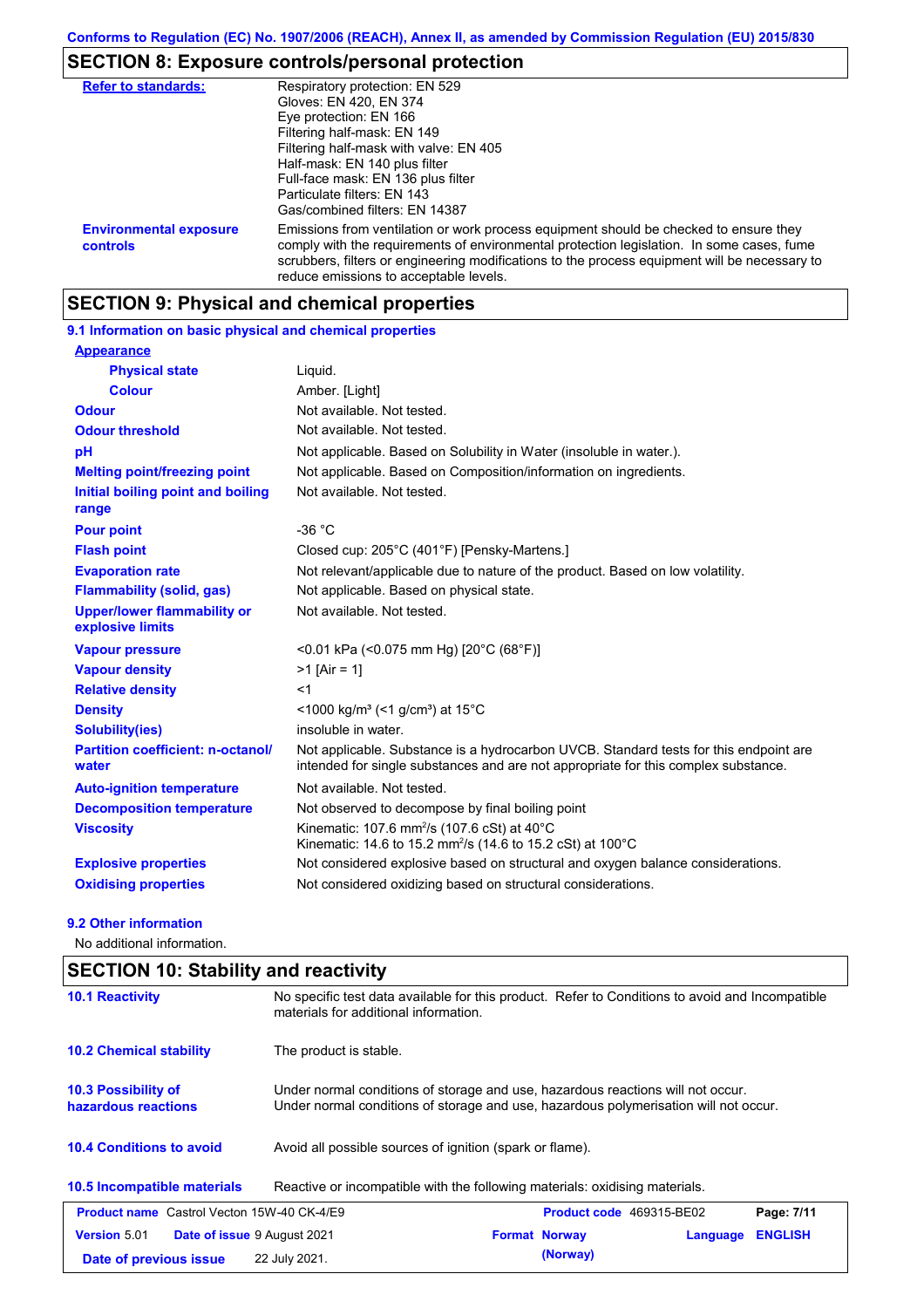# **SECTION 10: Stability and reactivity**

Under normal conditions of storage and use, hazardous decomposition products should not be produced.

# **decomposition products SECTION 11: Toxicological information**

# **11.1 Information on toxicological effects**

### **Acute toxicity estimates**

**10.6 Hazardous** 

| <b>Product/ingredient name</b>                                                             |                                                                                                                                                                                                                                                                                                                                                                                                                 | Oral (mg/<br>kg) | <b>Dermal</b><br>(mg/kg) | <b>Inhalation</b><br>(gases)<br>(ppm) | <b>Inhalation</b><br>(vapours)<br>(mg/l) | <b>Inhalation</b><br>(dusts)<br>and mists)<br>(mg/l) |
|--------------------------------------------------------------------------------------------|-----------------------------------------------------------------------------------------------------------------------------------------------------------------------------------------------------------------------------------------------------------------------------------------------------------------------------------------------------------------------------------------------------------------|------------------|--------------------------|---------------------------------------|------------------------------------------|------------------------------------------------------|
| Phosphorodithioic acid, mixed O,O-bis(sec-Bu and<br>isooctyl) esters, zinc salts           |                                                                                                                                                                                                                                                                                                                                                                                                                 | 2500             | N/A                      | N/A                                   | N/A                                      | N/A                                                  |
| <b>Information on likely</b><br>routes of exposure                                         | Routes of entry anticipated: Dermal, Inhalation.                                                                                                                                                                                                                                                                                                                                                                |                  |                          |                                       |                                          |                                                      |
| <b>Potential acute health effects</b>                                                      |                                                                                                                                                                                                                                                                                                                                                                                                                 |                  |                          |                                       |                                          |                                                      |
| <b>Inhalation</b>                                                                          | Vapour inhalation under ambient conditions is not normally a problem due to low vapour<br>pressure.                                                                                                                                                                                                                                                                                                             |                  |                          |                                       |                                          |                                                      |
| <b>Ingestion</b>                                                                           | No known significant effects or critical hazards.                                                                                                                                                                                                                                                                                                                                                               |                  |                          |                                       |                                          |                                                      |
| <b>Skin contact</b>                                                                        | Defatting to the skin. May cause skin dryness and irritation.                                                                                                                                                                                                                                                                                                                                                   |                  |                          |                                       |                                          |                                                      |
| <b>Eye contact</b>                                                                         | Not classified as an eye irritant. Based on data available for this or related materials.                                                                                                                                                                                                                                                                                                                       |                  |                          |                                       |                                          |                                                      |
| Symptoms related to the physical, chemical and toxicological characteristics               |                                                                                                                                                                                                                                                                                                                                                                                                                 |                  |                          |                                       |                                          |                                                      |
| <b>Inhalation</b>                                                                          | No specific data.                                                                                                                                                                                                                                                                                                                                                                                               |                  |                          |                                       |                                          |                                                      |
| <b>Ingestion</b>                                                                           | No specific data.                                                                                                                                                                                                                                                                                                                                                                                               |                  |                          |                                       |                                          |                                                      |
| <b>Skin contact</b>                                                                        | Adverse symptoms may include the following:<br>irritation<br>dryness<br>cracking                                                                                                                                                                                                                                                                                                                                |                  |                          |                                       |                                          |                                                      |
| <b>Eye contact</b>                                                                         | No specific data.                                                                                                                                                                                                                                                                                                                                                                                               |                  |                          |                                       |                                          |                                                      |
| Delayed and immediate effects as well as chronic effects from short and long-term exposure |                                                                                                                                                                                                                                                                                                                                                                                                                 |                  |                          |                                       |                                          |                                                      |
| <b>Inhalation</b>                                                                          | Overexposure to the inhalation of airborne droplets or aerosols may cause irritation of the<br>respiratory tract.                                                                                                                                                                                                                                                                                               |                  |                          |                                       |                                          |                                                      |
| <b>Ingestion</b>                                                                           | Ingestion of large quantities may cause nausea and diarrhoea.                                                                                                                                                                                                                                                                                                                                                   |                  |                          |                                       |                                          |                                                      |
| <b>Skin contact</b>                                                                        | Prolonged or repeated contact can defat the skin and lead to irritation and/or dermatitis.                                                                                                                                                                                                                                                                                                                      |                  |                          |                                       |                                          |                                                      |
| <b>Eye contact</b>                                                                         | Potential risk of transient stinging or redness if accidental eye contact occurs.                                                                                                                                                                                                                                                                                                                               |                  |                          |                                       |                                          |                                                      |
| <b>Potential chronic health effects</b>                                                    |                                                                                                                                                                                                                                                                                                                                                                                                                 |                  |                          |                                       |                                          |                                                      |
| <b>General</b>                                                                             | <b>USED ENGINE OILS</b><br>Combustion products resulting from the operation of internal combustion engines contaminate<br>engine oils during use. Used engine oil may contain hazardous components which have the<br>potential to cause skin cancer. Frequent or prolonged contact with all types and makes of used<br>engine oil must therefore be avoided and a high standard of personal hygiene maintained. |                  |                          |                                       |                                          |                                                      |
| <b>Carcinogenicity</b>                                                                     | No known significant effects or critical hazards.                                                                                                                                                                                                                                                                                                                                                               |                  |                          |                                       |                                          |                                                      |
| <b>Mutagenicity</b>                                                                        | No known significant effects or critical hazards.                                                                                                                                                                                                                                                                                                                                                               |                  |                          |                                       |                                          |                                                      |
| <b>Developmental effects</b>                                                               | No known significant effects or critical hazards.                                                                                                                                                                                                                                                                                                                                                               |                  |                          |                                       |                                          |                                                      |
| <b>Fertility effects</b>                                                                   | No known significant effects or critical hazards.                                                                                                                                                                                                                                                                                                                                                               |                  |                          |                                       |                                          |                                                      |

# **SECTION 12: Ecological information**

# **12.1 Toxicity Environmental hazards** Not classified as dangerous

### **12.2 Persistence and degradability**

Expected to be biodegradable.

### **12.3 Bioaccumulative potential**

This product is not expected to bioaccumulate through food chains in the environment.

| <b>12.4 Mobility in soil</b>                                  |                                                   |                          |          |                |
|---------------------------------------------------------------|---------------------------------------------------|--------------------------|----------|----------------|
| <b>Soil/water partition</b><br>coefficient (K <sub>oc</sub> ) | Not available.                                    |                          |          |                |
|                                                               | <b>Product name</b> Castrol Vecton 15W-40 CK-4/E9 | Product code 469315-BE02 |          | Page: 8/11     |
| <b>Version 5.01</b>                                           | Date of issue 9 August 2021                       | <b>Format Norway</b>     | Language | <b>ENGLISH</b> |
| Date of previous issue                                        | 22 July 2021.                                     | (Norway)                 |          |                |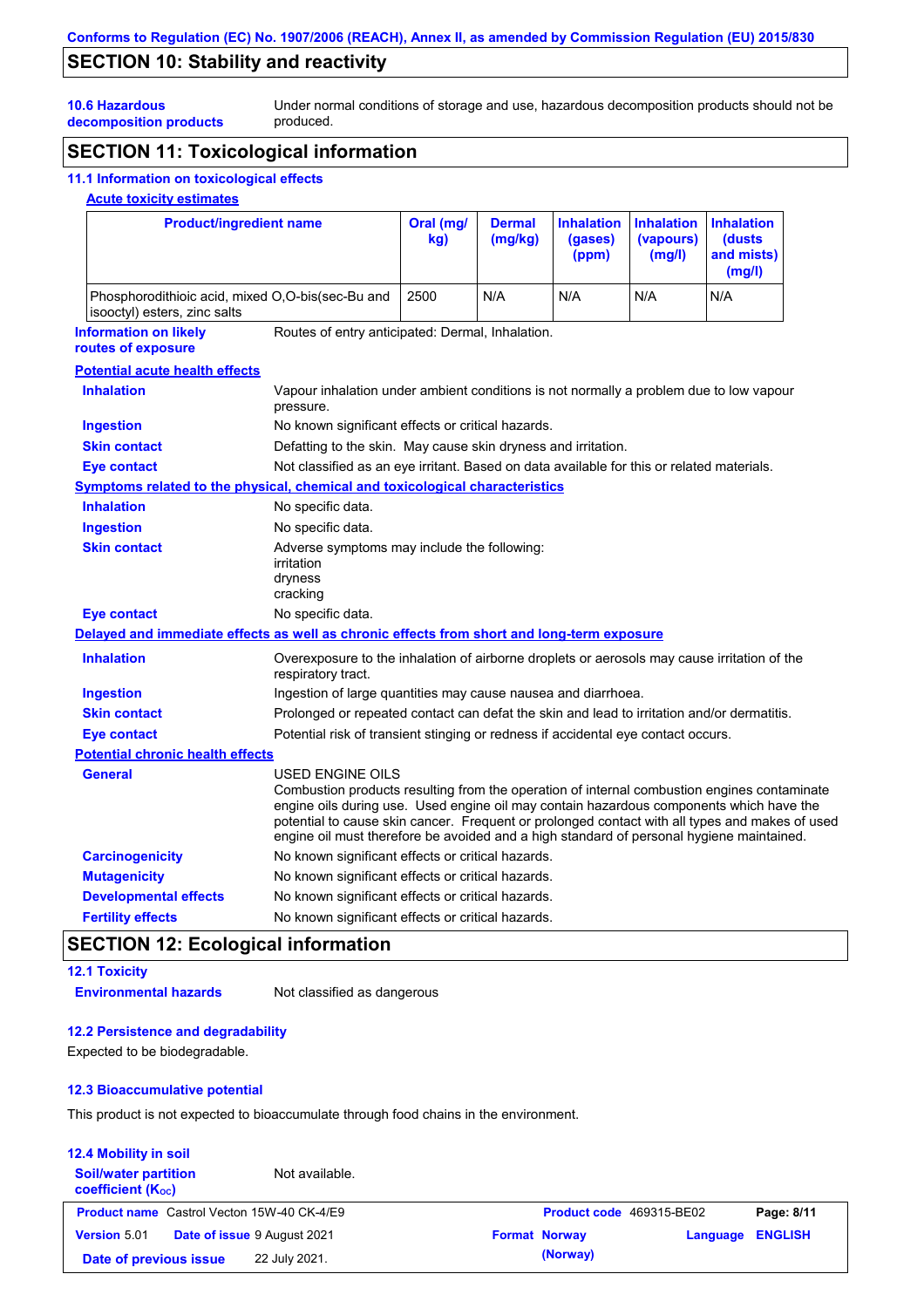| Conforms to Regulation (EC) No. 1907/2006 (REACH), Annex II, as amended by Commission Regulation (EU) 2015/830 |                                                                                                                                                                      |  |  |  |  |  |
|----------------------------------------------------------------------------------------------------------------|----------------------------------------------------------------------------------------------------------------------------------------------------------------------|--|--|--|--|--|
| <b>SECTION 12: Ecological information</b>                                                                      |                                                                                                                                                                      |  |  |  |  |  |
| <b>Mobility</b>                                                                                                | Spillages may penetrate the soil causing ground water contamination.                                                                                                 |  |  |  |  |  |
| 12.5 Results of PBT and vPvB assessment                                                                        |                                                                                                                                                                      |  |  |  |  |  |
|                                                                                                                | Product does not meet the criteria for PBT or vPvB according to Regulation (EC) No. 1907/2006, Annex XIII.                                                           |  |  |  |  |  |
| 12.6 Other adverse effects                                                                                     |                                                                                                                                                                      |  |  |  |  |  |
| <b>Other ecological information</b>                                                                            | Spills may form a film on water surfaces causing physical damage to organisms. Oxygen<br>transfer could also be impaired.                                            |  |  |  |  |  |
| <b>SECTION 13: Disposal considerations</b>                                                                     |                                                                                                                                                                      |  |  |  |  |  |
| 13.1 Waste treatment methods                                                                                   |                                                                                                                                                                      |  |  |  |  |  |
| <b>Product</b>                                                                                                 |                                                                                                                                                                      |  |  |  |  |  |
| <b>Methods of disposal</b>                                                                                     | Where possible, arrange for product to be recycled. Dispose of via an authorised person/<br>licensed waste disposal contractor in accordance with local regulations. |  |  |  |  |  |
| <b>Hazardous waste</b>                                                                                         | Yes.                                                                                                                                                                 |  |  |  |  |  |
| European waste catalogue (EWC)                                                                                 |                                                                                                                                                                      |  |  |  |  |  |

| Waste code                                                                                                                  | <b>Waste designation</b>                |  |  |  |
|-----------------------------------------------------------------------------------------------------------------------------|-----------------------------------------|--|--|--|
| $130208*$                                                                                                                   | other engine, gear and lubricating oils |  |  |  |
| However, deviation from the intended use and/or the presence of ony patential contaminante may require an elternative worte |                                         |  |  |  |

However, deviation from the intended use and/or the presence of any potential contaminants may require an alternative waste disposal code to be assigned by the end user.

### **Packaging**

**Methods of disposal Special precautions** Where possible, arrange for product to be recycled. Dispose of via an authorised person/ licensed waste disposal contractor in accordance with local regulations. This material and its container must be disposed of in a safe way. Care should be taken when handling emptied containers that have not been cleaned or rinsed out. Empty containers or

liners may retain some product residues. Empty containers represent a fire hazard as they may contain flammable product residues and vapour. Never weld, solder or braze empty containers. Avoid dispersal of spilt material and runoff and contact with soil, waterways, drains and sewers. **References** Commission 2014/955/EU

Directive 2008/98/EC

# **SECTION 14: Transport information**

|                                           | <b>ADR/RID</b> | <b>ADN</b>     | <b>IMDG</b>    | <b>IATA</b>    |  |
|-------------------------------------------|----------------|----------------|----------------|----------------|--|
| 14.1 UN number                            | Not regulated. | Not regulated. | Not regulated. | Not regulated. |  |
| 14.2 UN proper<br>shipping name           |                |                |                |                |  |
| <b>14.3 Transport</b><br>hazard class(es) |                |                |                |                |  |
| 14.4 Packing<br>group                     |                |                |                |                |  |
| 14.5<br><b>Environmental</b><br>hazards   | No.            | No.            | No.            | No.            |  |
| <b>Additional</b><br><b>information</b>   |                |                |                |                |  |

**14.6 Special precautions for user** Not available.

**14.7 Transport in bulk according to IMO instruments**

Not available.

| <b>Product name</b> Castrol Vecton 15W-40 CK-4/E9 |                                    | <b>Product code</b>  |
|---------------------------------------------------|------------------------------------|----------------------|
| <b>Version 5.01</b>                               | <b>Date of issue 9 August 2021</b> | <b>Format Norway</b> |
| Date of previous issue                            | 22 July 2021.                      | (Norway)             |

| Castrol Vecton 15W-40 CK-4/E9 |                                    |  | <b>Product code</b> 469315-BE02 | Page: 9/11              |  |
|-------------------------------|------------------------------------|--|---------------------------------|-------------------------|--|
|                               | <b>Date of issue 9 August 2021</b> |  | <b>Format Norway</b>            | <b>Language ENGLISH</b> |  |
| pus issuel                    | 22 July 2021.                      |  | (Norway)                        |                         |  |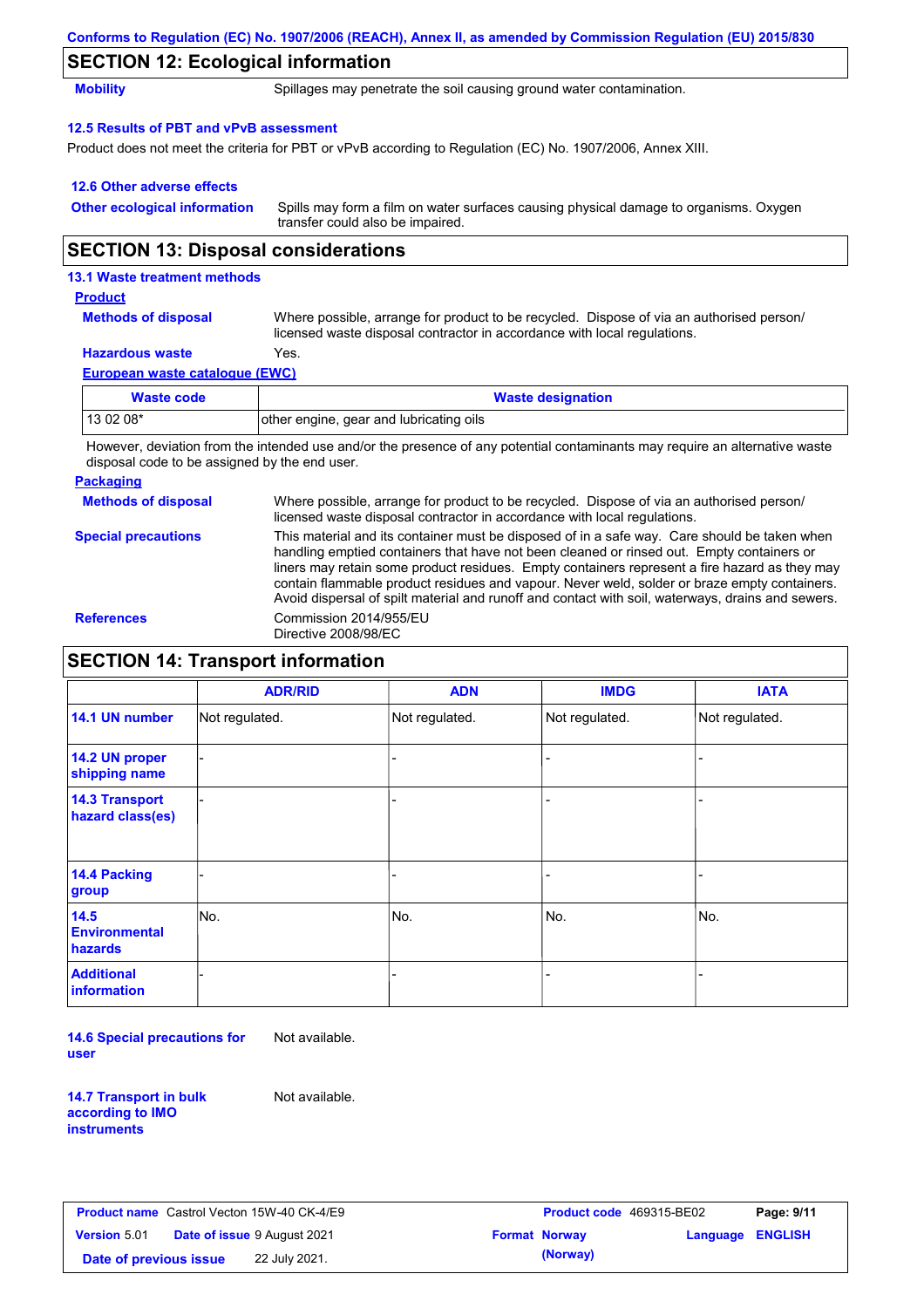# **SECTION 15: Regulatory information**

|                                                                                                                                                          | 15.1 Safety, health and environmental regulations/legislation specific for the substance or mixture                            |
|----------------------------------------------------------------------------------------------------------------------------------------------------------|--------------------------------------------------------------------------------------------------------------------------------|
| EU Regulation (EC) No. 1907/2006 (REACH)                                                                                                                 |                                                                                                                                |
| <b>Annex XIV - List of substances subject to authorisation</b>                                                                                           |                                                                                                                                |
| <b>Annex XIV</b>                                                                                                                                         |                                                                                                                                |
| None of the components are listed.                                                                                                                       |                                                                                                                                |
| <b>Substances of very high concern</b>                                                                                                                   |                                                                                                                                |
| None of the components are listed.                                                                                                                       |                                                                                                                                |
| EU Regulation (EC) No. 1907/2006 (REACH)                                                                                                                 |                                                                                                                                |
| <b>Annex XVII - Restrictions</b><br>on the manufacture,<br>placing on the market<br>and use of certain<br>dangerous substances,<br>mixtures and articles | Not applicable.                                                                                                                |
| <b>Other regulations</b>                                                                                                                                 |                                                                                                                                |
| <b>REACH Status</b>                                                                                                                                      | The company, as identified in Section 1, sells this product in the EU in compliance with the<br>current requirements of REACH. |
| <b>United States inventory</b><br>(TSCA 8b)                                                                                                              | At least one component is not listed.                                                                                          |
| <b>Australia inventory (AICS)</b>                                                                                                                        | At least one component is not listed.                                                                                          |
| <b>Canada inventory</b>                                                                                                                                  | At least one component is not listed.                                                                                          |
| <b>China inventory (IECSC)</b>                                                                                                                           | At least one component is not listed.                                                                                          |
| <b>Japan inventory (ENCS)</b>                                                                                                                            | At least one component is not listed.                                                                                          |
| <b>Korea inventory (KECI)</b>                                                                                                                            | All components are listed or exempted.                                                                                         |
| <b>Philippines inventory</b><br>(PICCS)                                                                                                                  | At least one component is not listed.                                                                                          |
| <b>Taiwan Chemical</b><br><b>Substances Inventory</b><br>(TCSI)                                                                                          | At least one component is not listed.                                                                                          |
| Ozone depleting substances (1005/2009/EU)                                                                                                                |                                                                                                                                |
| Not listed.                                                                                                                                              |                                                                                                                                |
| Prior Informed Consent (PIC) (649/2012/EU)                                                                                                               |                                                                                                                                |
| Not listed.                                                                                                                                              |                                                                                                                                |
| <b>EU - Water framework directive - Priority substances</b>                                                                                              |                                                                                                                                |
| None of the components are listed.                                                                                                                       |                                                                                                                                |
| <b>Seveso Directive</b>                                                                                                                                  |                                                                                                                                |
| This product is not controlled under the Seveso Directive.                                                                                               |                                                                                                                                |

| <b>15.2 Chemical safety</b> | A Chemical Safety Assessment has been carried out for one or more of the substances within  |
|-----------------------------|---------------------------------------------------------------------------------------------|
| assessment                  | this mixture. A Chemical Safety Assessment has not been carried out for the mixture itself. |

# **SECTION 16: Other information**

| <b>Abbreviations and acronyms</b>                 | ADN = European Provisions concerning the International Carriage of Dangerous Goods by<br>Inland Waterway<br>ADR = The European Agreement concerning the International Carriage of Dangerous Goods by<br>Road<br>$ATE = Acute Toxicity Estimate$<br><b>BCF</b> = Bioconcentration Factor<br>CAS = Chemical Abstracts Service<br>CLP = Classification, Labelling and Packaging Regulation [Regulation (EC) No. 1272/2008]<br>CSA = Chemical Safety Assessment<br>CSR = Chemical Safety Report<br>DMEL = Derived Minimal Effect Level<br>DNEL = Derived No Effect Level<br>EINECS = European Inventory of Existing Commercial chemical Substances<br>ES = Exposure Scenario<br>EUH statement = CLP-specific Hazard statement<br>EWC = European Waste Cataloque |  |                          |          |                |
|---------------------------------------------------|-------------------------------------------------------------------------------------------------------------------------------------------------------------------------------------------------------------------------------------------------------------------------------------------------------------------------------------------------------------------------------------------------------------------------------------------------------------------------------------------------------------------------------------------------------------------------------------------------------------------------------------------------------------------------------------------------------------------------------------------------------------|--|--------------------------|----------|----------------|
|                                                   | GHS = Globally Harmonized System of Classification and Labelling of Chemicals                                                                                                                                                                                                                                                                                                                                                                                                                                                                                                                                                                                                                                                                               |  |                          |          |                |
| <b>Product name</b> Castrol Vecton 15W-40 CK-4/E9 |                                                                                                                                                                                                                                                                                                                                                                                                                                                                                                                                                                                                                                                                                                                                                             |  | Product code 469315-BE02 |          | Page: 10/11    |
| Version 5.01 Date of issue 9 August 2021          |                                                                                                                                                                                                                                                                                                                                                                                                                                                                                                                                                                                                                                                                                                                                                             |  | <b>Format Norway</b>     | Language | <b>ENGLISH</b> |

**Date of previous issue** 22 July 2021. **(Norway) (Norway)**